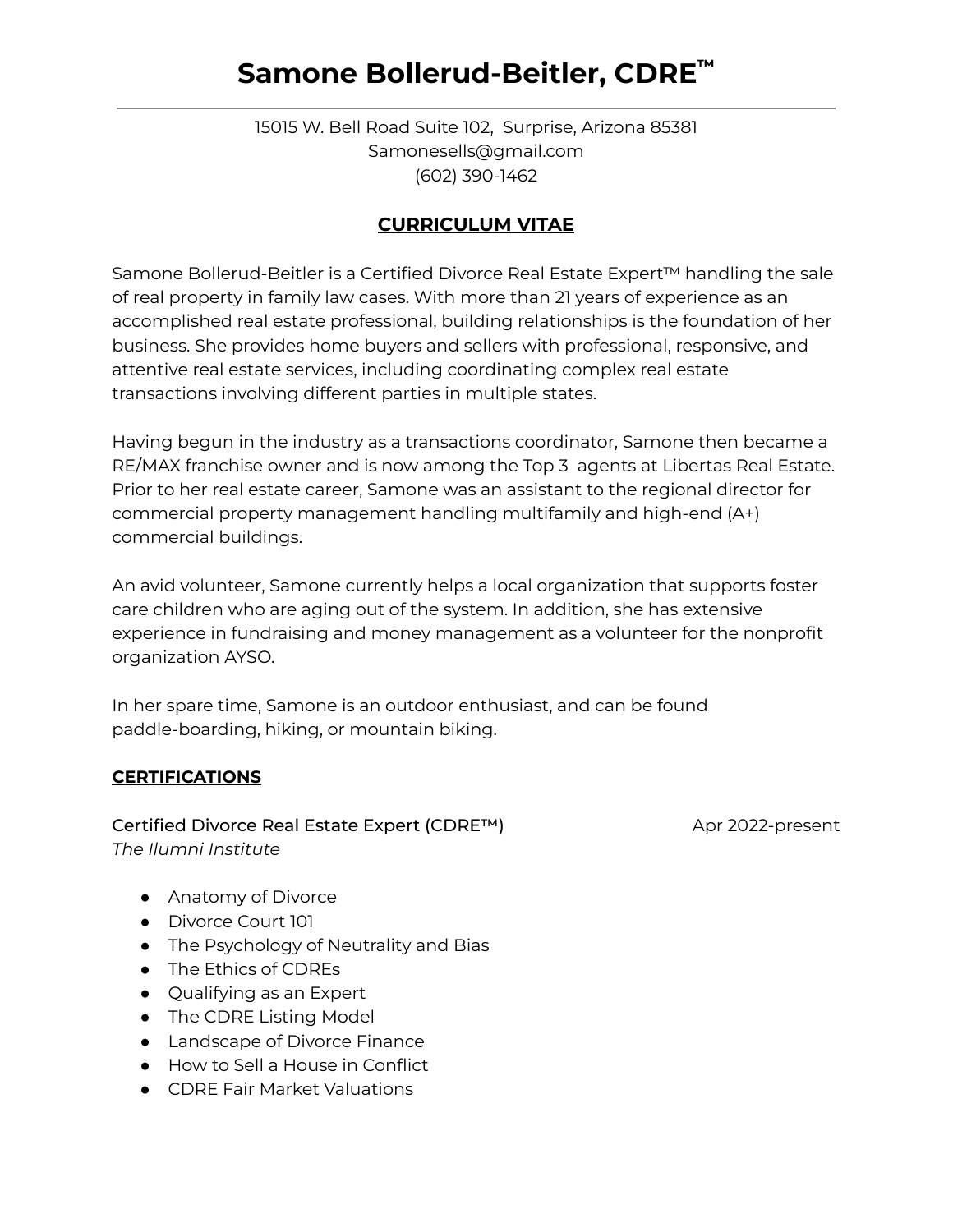# Samone Bollerud-Beitler, CDRE ™

### **EDUCATION**

| <b>Real Estate License</b><br>Westford College Real Estate School                                                                                                                                                                                                                                                                                                                                                                                                                                                        | 2001                                                                         |
|--------------------------------------------------------------------------------------------------------------------------------------------------------------------------------------------------------------------------------------------------------------------------------------------------------------------------------------------------------------------------------------------------------------------------------------------------------------------------------------------------------------------------|------------------------------------------------------------------------------|
| <b>Continuing Education</b><br>The Law & The Licensee<br>$\bullet$<br>The Code and The Commissioner<br>$\bullet$<br>Fair Housing For All<br>$\bullet$<br>Agents & Agency<br>$\bullet$<br><b>Common Contract Issues</b><br>$\bullet$<br>FlexMLS Hacks - Educate, Protect & Represent<br>$\bullet$<br>Real World Appraisal II - Comparable Sales, Adjustment & Reconciliation<br>$\bullet$<br>The New Ethics<br>$\bullet$<br>Certified Distressed Property Expert (CDPE)<br>$\bullet$<br>Graduate, REALTOR Institute (GRI) | 2021<br>2021<br>2021<br>2021<br>2021<br>2021<br>2020<br>2019<br>2006<br>2003 |
| <b>Additional Education</b><br>Renatus-Extensive Real Estate Investment Education<br>2015-Present<br>Graduate of Professional Success Institute                                                                                                                                                                                                                                                                                                                                                                          | 2021                                                                         |
| <b>PROFESSIONAL BACKGROUND</b>                                                                                                                                                                                                                                                                                                                                                                                                                                                                                           |                                                                              |
| <b>Jul 2019 - Present</b><br><b>Real Estate Agent</b><br>Libertas Real Estate<br>Top Individual Agent 2020 & 2021<br>$\bullet$<br>Liberty Award 2021, the most transformed individual in all areas of their life<br>$\bullet$<br>Applying the knowledge she's gained through education and coaching at<br>$\bullet$<br>Libertas Real Estate propelled her to exceed business growth by 340% in 2021                                                                                                                      |                                                                              |
| <b>Completion of Toastmasters International</b>                                                                                                                                                                                                                                                                                                                                                                                                                                                                          | 2018-2019                                                                    |
| <b>Real Estate Agent</b><br><b>Realty ONE Group</b>                                                                                                                                                                                                                                                                                                                                                                                                                                                                      | 2013 - 2019                                                                  |
| Owner<br><b>RE/MAX Desert Showcase</b><br>One of three owners of this franchise                                                                                                                                                                                                                                                                                                                                                                                                                                          | 2006 - 2011                                                                  |

● Recruited, onboarded, and facilitated training of all new agents